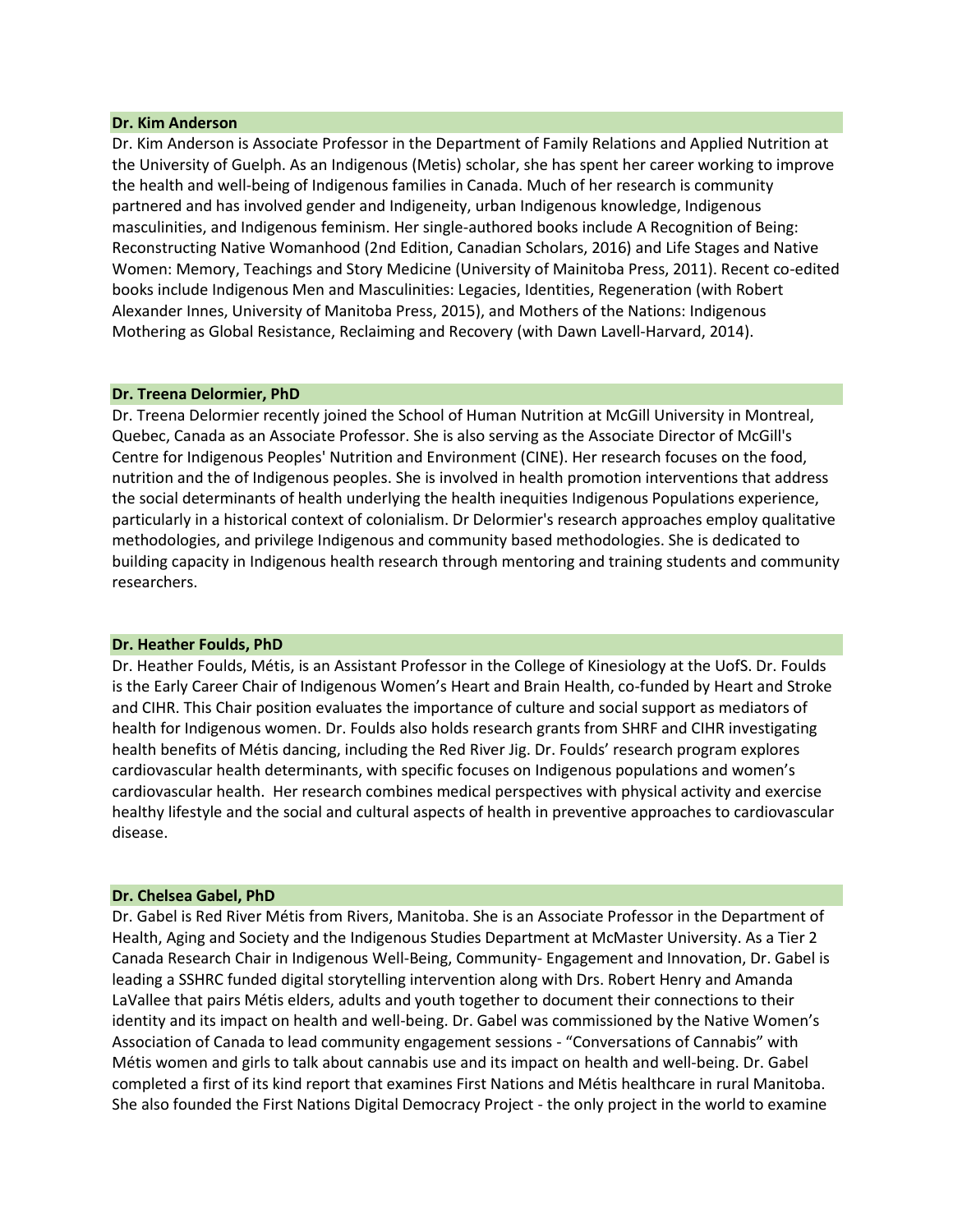Indigenous experiences with technology and online voting. She led a report that is changing Indian Act legislation to allow for alternative voting methods. Dr. Gabel a research affiliate with the Rupertsland Centre for Métis Research housed in the Faculty of Native Studies at the University of Alberta. Dr. Gabel was commissioned by the Chief Science Advisor of Canada (CSA) multidisciplinary science expert panel to advise the CSA on the latest scientific developments relevant to COVID-19, specifically the use of digital vaccine passports in Canada. This invitation resulted in a major report providing current, crossdisciplinary and independent advice to the Prime Minister. For the last five years, Dr. Gabel has been an active member of the Canadian Institutes for Health Research (CIHR) Standing Committee on Ethics (SCE), a committee that provides Governing Council high-level strategic advice on the ethical, legal and socio-cultural dimensions of CIHR's mandate. She was recently appointed as the Vice-Chair of the SCE for a three-year term. Finally, Dr. Gabel is a co-author of the forthcoming second edition of Indigenous Statistics A Quantitative Research Methodology along with Drs. Chris Andersen, Tahu Kukutai and Maggie Walters.

### **Dr. Mikaela Gabriel, PhD**

Dr. Mikaela D. Gabriel (Italian & Mi'kmaq of Ktaqmkuk, Crow Clan) has a PhD in Clinical and Counselling Psychology from the Ontario Institute in Studies in Education at the University of Toronto. She is presently a post-doctoral fellow at the Waakebiness-Bryce Institute for Indigenous Health. Her research explores how traditional knowledge and Elder connections can support Indigenous Peoples' mental health across life transitions. Together with her research team, community partners, and mentors, this research has explored life transition needs in collaboration with community partners in culturally safe methods in urban settings. She has clinical training and experience across inpatient, outpatient, and community mental health treatment settings, with focus in Indigenous cultural approaches to mental health; trauma-centered approaches; and narrative therapeutic strategies. She is a writer when able, a traveler when possible, and an auntie always.

## **Dr. Holly Graham, RN, PhD, R.D. Psychologist**

Holly Graham is a member of the Thunderchild First Nation, SK. She has worked as a Registered Nurse (RN) in a variety of northern communities, in addition to various other health care environments since 1985. Holly is an Assistant Professor in the College of Nursing, at the University of Saskatchewan and a CIHR Indigenous Research Chair in Nursing. She maintains an active practice as a Registered Doctoral Psychologist, working primarily with individuals who have experienced trauma and symptoms of posttraumatic stress disorder (PTSD). Holly's research is focused on Indigenous health, mental health, and wellness.

#### **Dr. Robert Henry, PhD**

Dr. Robert Henry is Métis from Prince Albert, Saskatchewan and is an Assistant Professor at the University of Saskatchewan in the Department of Indigenous Studies. Robert's research areas include Indigenous street gangs and gang theories, Indigenous masculinities, Indigenous and critical research methodologies, youth mental health and visual research methods. Working closely with community partners, Robert works to create knowledge mobilization outcomes that reflect community needs and wants. He's published a photovoice narrative collection with Indigenous male gang members titled Brighter Days Ahead (2013) and has recently submitted another collection in partnership with Indigenous females and their involvement in street gangs. Robert has also published in the areas of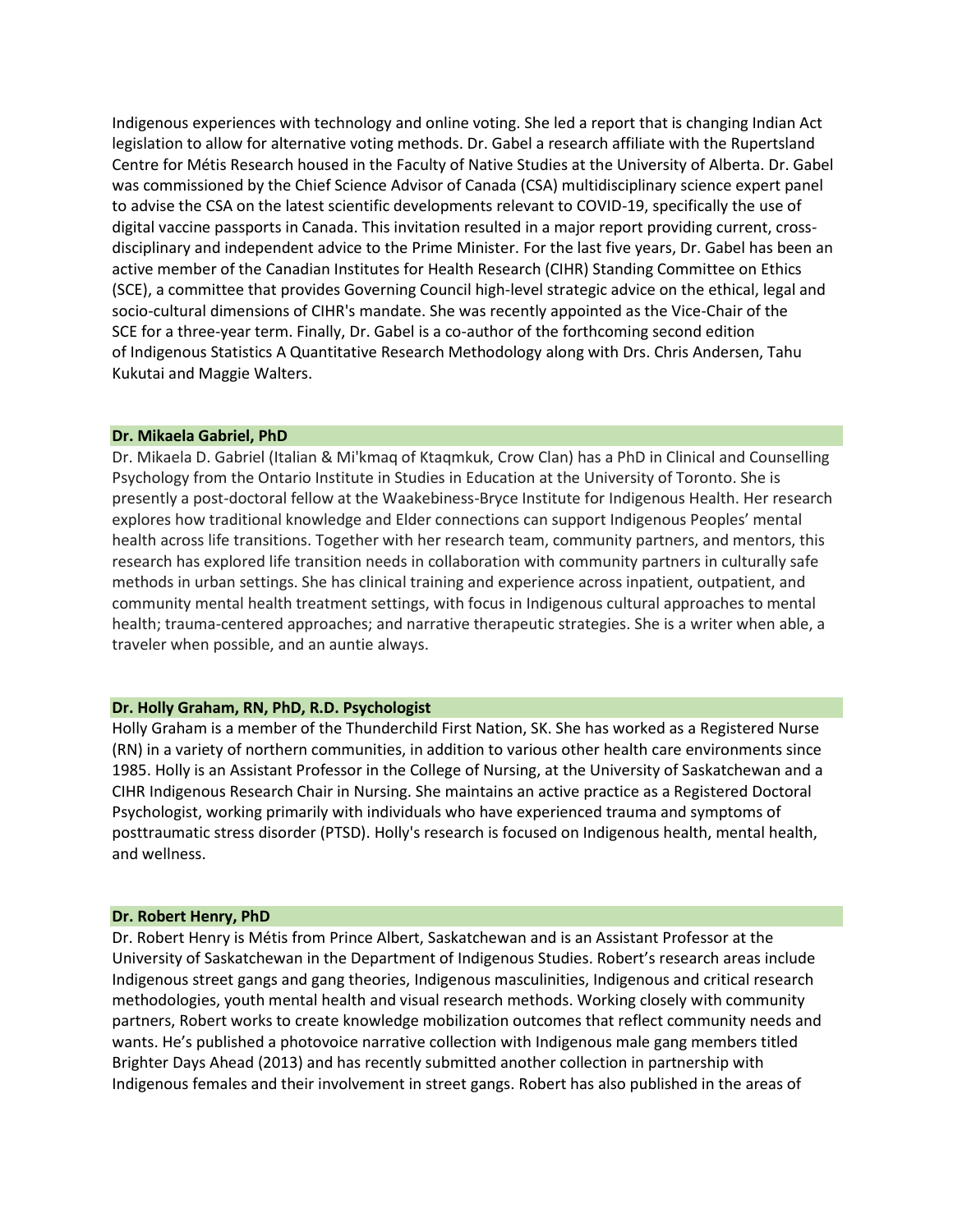Indigenous masculinity, Indigenous health, youth subcultures and criminal justice. His current research focuses on the concept of survivance and its applicability within Indigenous research more broadly.

### **Dr. Brittany Jock, PhD**

Dr. Jock is Bear Clan from the Akwesasne Kanien'kehá:ka (Mohawk) Territory, and an Assistant Professor Member, Centre for Indigenous Peoples' Nutrition & Environment (CINE) at McGill. She obtained her Bachelor's degree from Syracuse University in chemistry. She holds a Master's degree in epidemiology and a Doctorate in social and behavioral interventions from the Johns Hopkins School of Public Health. Her public health training centers on the design and application of mixed methods research and the development, implementation, and evaluation of health programs.

Dr. Jock's research combines epidemiology with social and behavioral science to respond to the obesity and chronic disease inequities experienced by Indigenous Nations and communities. Her research focuses on responding to the dietary shift from Indigenous traditional food systems to highly processed market food systems that resulted from the ongoing colonization of Turtle Island (North America). Dr. Jock's research is in the following streams: nutrition status and obesity prevention interventions; community participation in research; policy, systems, and environmental approaches for obesity prevention; and influence of social determinants and historical trauma in shaping Indigenous health. She employs qualitative methods to develop interventions, quantitative research methods to evaluate interventions, and community-based participatory research to guide the involvement of Indigenous Nations in her research. She is honoured to work in the ancestral territory of her people.

#### **Dr. Simon Lambert, PhD**

Dr. Simon Lambert is an Indigenous (Māori) researcher from Aotearoa New Zealand and is a member of the Tūhoe and Ngāti Ruapani tribes. He is a faculty member in the Department of Indigenous Studies at the University of Saskatchewan, and the Executive Director of the NEIHR National Coordinating Centre, which supports the nine NEIHR networks across Canada. Following the 2011 earthquakes in Christchurch, Simon's research has focused on [disaster risk reduction and emergency management with](https://www.indigenousdrr.com/)  [Indigenous communities,](https://www.indigenousdrr.com/) with particular interest in urban Indigenous groups. Lately he has been collaborating with international Indigenous colleagues to promote Indigenous voices at the UN Global Platform on Disaster Risk Reduction. He is also a member of the Advisory Board for the Pan-American Health Organization-sponsored [Indigenous Knowledge and disaster risk reduction network.](https://indigenousdrr.org/index.php/en/)

### **Dr. Amanda LaVallee, PhD, RSW**

Assistant Professor, School of Social Work and Human Services, University of the Fraser Valley. Dr. Amanda LaVallee is Red River Métis born and raised in Alberta and Saskatchewan in places such as Edmonton, Speers, North Battleford, and Saskatoon. She spent much of her childhood keenly attuned to the prairie landscape through the activities of hunting, trapping, fishing, gathering, and gardening. Dr. LaVallee, is an Assistant professor in the School of Social Work and Human Services at the University of the Fraser Valley, however July 1st Dr. LaVallee will be moving to University of Victoria, School of Social Work. Her past and current research projects examine the health, well-being, and identity of Métis people, specifically their engagement within social systems and their impact on relationships.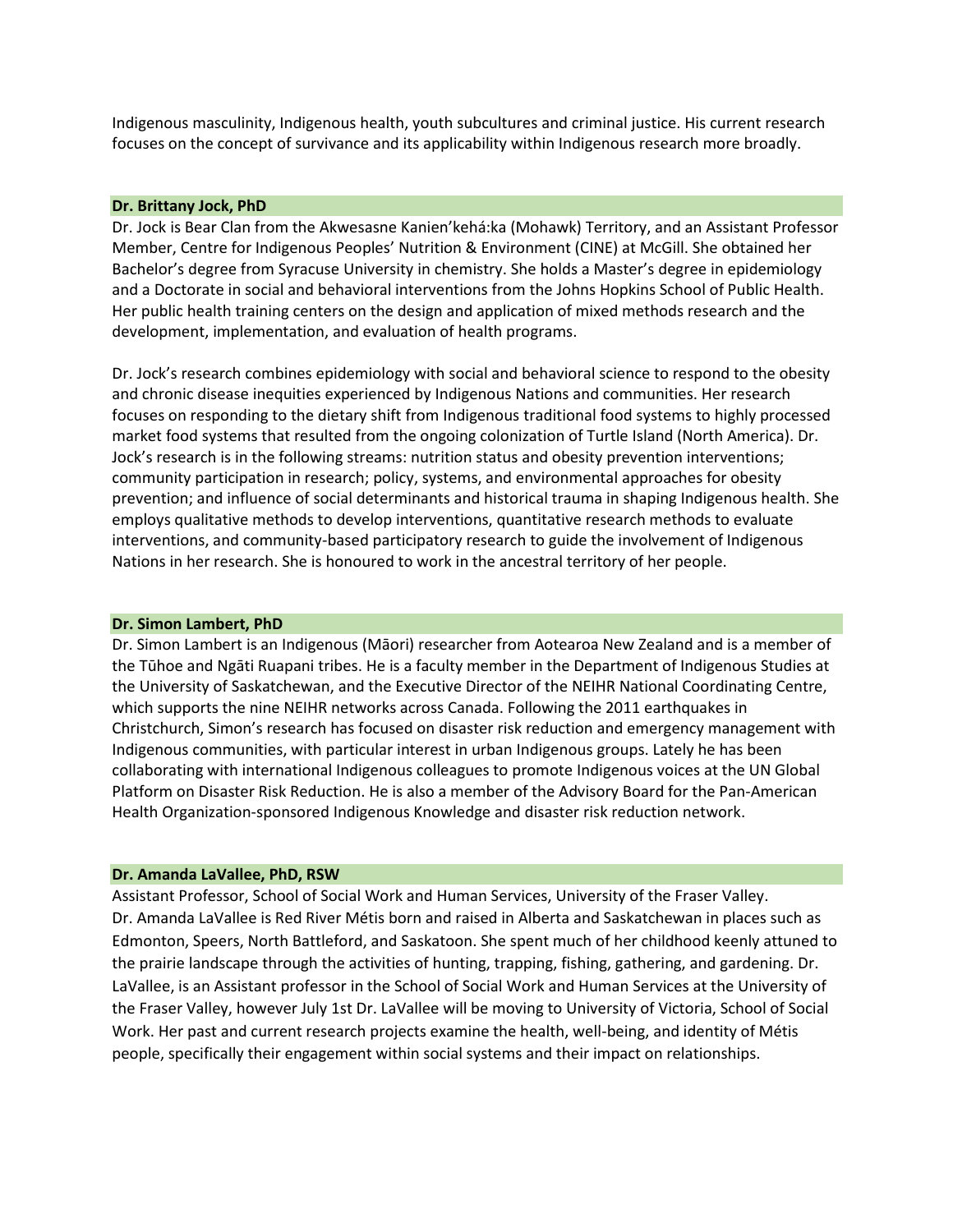### **Dr. Carrie Lavallie, PhD**

Dr. Carrie LaVallie is a Registered Psychiatric Nurse. With over 28 years of experience, Carrie has worked in various non-profit organizations, private practice, and with First Nation communities. She was Interim Executive Coordinator for AIDS Saskatoon, owned PMI Psychosocial and Rehabilitation Services, and was Acting Director Health Sciences/Campus Manager with First Nations University. Carrie is currently with the department of Indigenous Health Studies at First Nations University of Canada. She has a Master of Health Studies and completed a PhD in Educational Psychology. Carrie's area of research explores the role of spirituality in relapse prevention and her areas of interest are mental health, addictions, and spirituality.

### **Dr. Diana Lewis, PhD**

Assistant Professor, Geography, Environment and Geomatics, University of Guelph. I am a member of the Sipekne'katik Mi'kmaq First Nation in Nova Scotia. My research interests are to foster a wider understanding of Indigenous worldviews and how Indigenous worldviews must inform environmental decisions, specifically as Indigenous peoples are impacted by resource or industrial development. I am a strong advocate for Indigenous data sovereignty and Indigenous-led decision making, and I am currently working with Indigenous communities across Canada to develop an Indigenous-led environmental health risk assessment approach.

**Specialization:** Indigenous health, environment, risk assessment, environmental impact assessment, Indigenous methodology

### **Dr. Wendie Marks, PhD**

Dr. Wendie Marks is a member of the Anishinabe of Wauzhushk Onigum First Nation. Dr. Marks 's research background has focused on examining novel treatment strategies for disorders and diseases using animal models. Dr. Marks obtained her PhD at the University of Saskatchewan in the Department of Psychology. Her graduate work examined the association between stress hormones and depression using animal models. Her first postdoctoral fellowship, at the University of Saskatchewan, investigated novel therapeutic strategies for the treatment of impairments observed in animal models of childhood epilepsy and schizophrenia. Dr. Marks completed her second postdoctoral fellowship at the University of Calgary working within the Department of Biochemistry and Molecular Biology. She investigated the potential of diet-driven therapies to improve symptoms in an animal model of severe childhood epilepsy. She is currently an assistant professor in the Department of Pediatrics at the University of Saskatchewan. Dr. Marks's program of research uses a translational approach to studying obesity in Indigenous children by examining the intergenerational effects of stress and poor nutrition.

### **Dr. Rod McCormick, PhD**

Dr. Rod McCormick (Kanienkehaka-Mohawk) is a Senior Professor and BC Government endowed Research Chair in Indigenous Health at Thompson Rivers University. Before moving to his partner's home community of T'Kemlups te Secwepemc, Rod was a psychologist and counselling psychology professor at the University of British Columbia for 18 years. Dr. McCormick's research focuses on community capacity building in mental health and research as well as the reclamation of traditional forms of healing. Dr. McCormick has been a clinician and consultant in Indigenous mental health for approximately 35 yrs. Dr. McCormick was the lead for the BC Aboriginal Capacity and Developmental Research Environments, the BC Network Environments for Aboriginal Health Research, and the Kloshe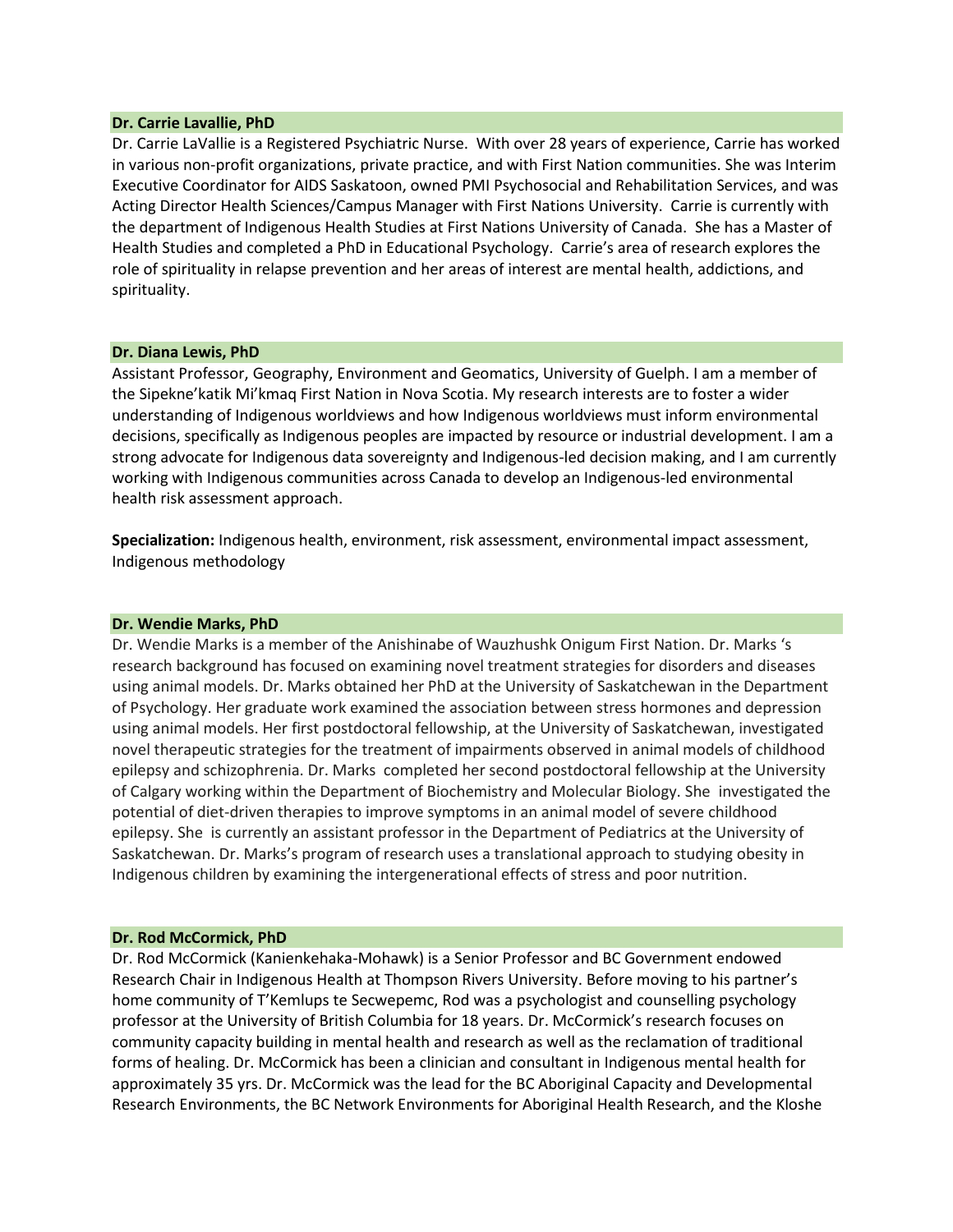Tillicum network. He is currently the lead on the National/International Indigenous mentorship network Ombaashi, the indigenous undergraduate research training program: Knowledge makers, as well as the All My Relations Centre at TRU.

## **Dr. Stephanie Montesanti, PhD**

Associate Professor, School of Public Health, University of Alberta. I am a health policy and health systems researcher within the field of population and public health. My research program examines the determinants of policy and systems change in addressing the health of populations. My research focuses on understanding chronic disease and health inequities in Indigenous and other underserved populations in Canada and globally. I apply a socioecological and life course perspective to examine key community and societal-level factors that influence the health of individuals and communities throughout their life course. My research also applies policy analysis and systems thinking to identify innovative approaches to transforming health systems to be better equipped to address the conditions driving health disparities and disease burden among our most vulnerable populations.

My research program involves strong partnerships and collaborations with policy and decision-makers, health providers and community. I have a PhD in Health Policy and a Graduate Diploma Certificate in Health Services and Policy Research from McMaster University, and a Master's degree in Medical Anthropology from the University of Toronto. I completed a Postdoctoral Fellowship in the Cumming School of Medicine at the University of Calgary. I have broad health sector experience in both Ontario and Alberta working in government and non-profit organizations on complex public health issues including mental health, domestic violence, Indigenous health and newcomer health. I am passionate about supporting and increasing our collective understanding about how Canadians can be meaningfully and effectively engaged in shaping the future of healthcare in Canada. My primary areas of inquiry include Indigenous primary health care, mental health, and domestic and interpersonal violence. My research projects are guided by principles of transdisciplinarity, systems thinking, equity, knowledge translation, as well as respectful and mutually beneficial partnerships and collaboration.

## **Professor Jeffrey Reading, BPhEd**

Professor, First Nations Health Authority Chair in Heart Health and Wellness at St. Paul's Hospital. Professor Jeffrey Reading has more than two decades of experience enhancing knowledge in Indigenous health issues, both in Canada and globally. He obtained his Bachelor of Physical Education (1983) at the Faculty of Physical Education and Recreation, University of Alberta, Master of Science (1991) and Doctor of Philosophy (1994) in Community Health Sciences, (now the Dalla Lana Faculty of Public Health), University of Toronto and was the founding Director of the Centre for Aboriginal Health Research at the University of Victoria in British Columbia. As the inaugural Scientific Director of the Institute of Aboriginal Peoples' Health at the Canadian Institutes of Health Research from 2000 to 2008, Jeff led a movement calling for a national advanced research agenda in the area of Aboriginal peoples' health and led the CIHR cross-cutting initiative in rural and northern health research.

# **Dr. Janet Smylie, MD, FCFP, MPH**

Dr. Smylie is the Director of the Well Living House Action Research Centre for Indigenous Infant, Child, and Family Health and Wellbeing, Tier 1 Canada Research Chair in Advancing Generative Health Services for Indigenous Populations in Canada, and Professor at the Dalla Lana School of Public Health, University of Toronto. Dr. Smylie's research focuses on addressing Indigenous health inequities in partnership with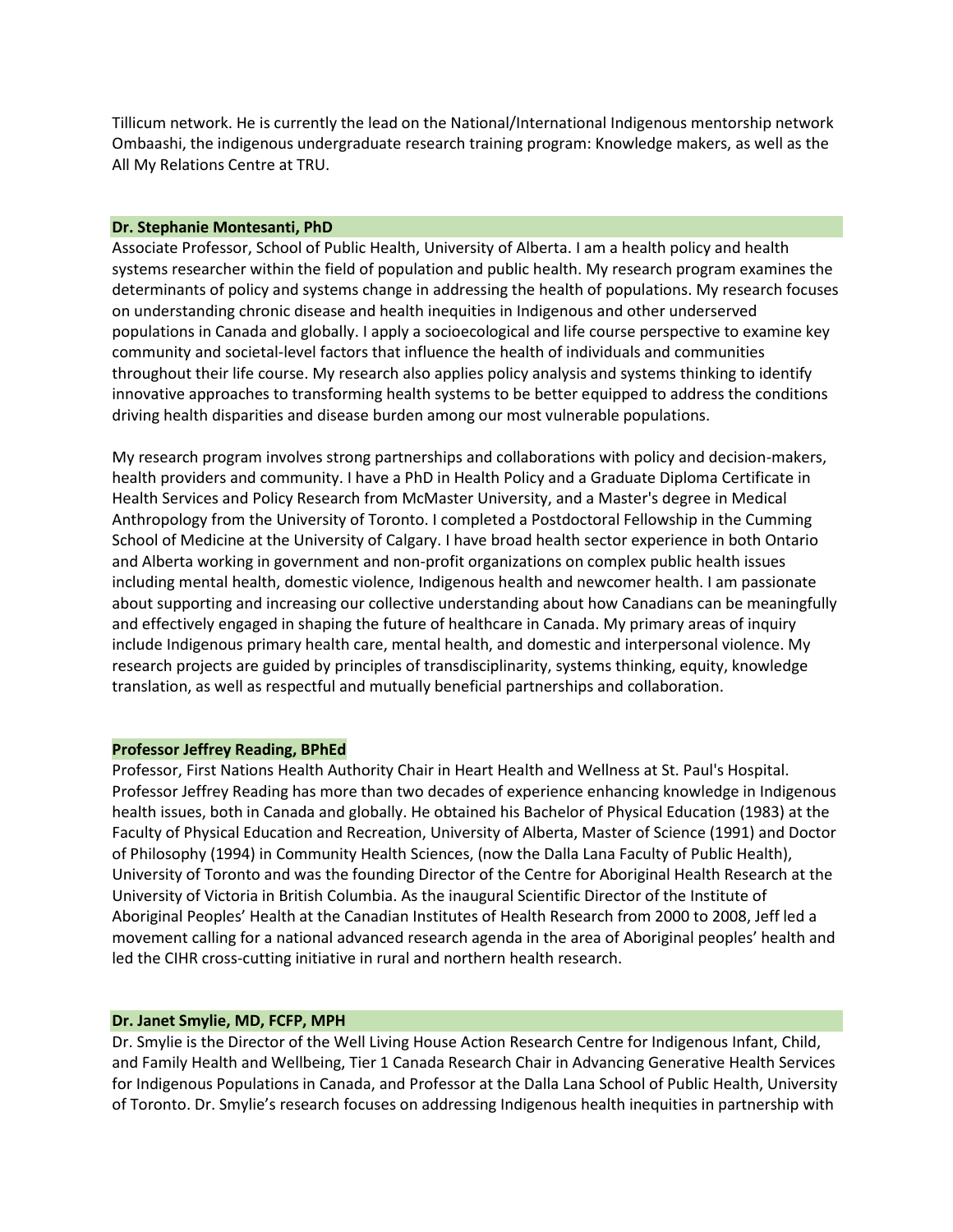Indigenous communities. She is particularly focused on ensuring all First Nations, Inuit, and Métis peoples are counted into health policy and planning wherever they live in ways that make sense to them; addressing anti-Indigenous racism in health services; and advancing community-rooted innovations in health services for Indigenous populations. She maintains a part-time clinical practice at Seventh Generation Midwives Toronto and has practiced and taught family medicine in a variety of Indigenous communities both urban and rural. A Métis woman, Dr. Smylie acknowledges her family, traditional teachers, and ceremonial lodge.

She has formally supervised over 50 trainees including medical students, residents, graduate students and post-doctoral fellows – many of whom are now leaders in Indigenous health research, education, practice and policy. Dr. Smylie's outstanding accomplishments were recognized in 2012 with a National Aboriginal Achievement/Indspire Award and in 2015 when she was named a Top 20 Pioneer of Family Medicine Research by the Canadian College of Family Physicians.

## **Dr. Jaris Swidrovich, PharmD, PhD(c)**

Dr. Jaris Swidrovich is an Assistant Professor at the Leslie Dan Faculty of Pharmacy at the University of Toronto. He is a Saulteaux First Nations pharmacist from Yellow Quill First Nation. He is the first selfidentified First Nations Doctor of Pharmacy in Canada and the first and only self-identified Indigenous faculty member in pharmacy in Canada. He received his Bachelor of Science in Pharmacy from the University of Saskatchewan and a Doctor of Pharmacy degree from the University of Toronto and is currently working toward a PhD in Education at the University of Saskatchewan under the supervision of Dr. Margaret (Maggie) Kovach. He is active in the community and was named one of CBC Saskatchewan's "Future 40" in 2016.

#### **Dr. Raven Sinclair, PhD**

Professor, Faculty of Social Work, University of Regina. Raven Sinclair is ree/Assinniboine/ Saulteaux/Métis and a member of [George Gordon First Nation](http://www.georgegordonfirstnation.com/) of the Treaty #4 area of southern Saskatchewan. She is a direct descendent of two signatories to Treaty 4. Raven has been with the faculty since July 2005 and was previously on faculty with the First Nations University of Canada. She has taught at Masckwacis Cultural College, and the access division of Calgary's Faculty of Social Work, and lectured for Laurentian, USask, and Wilfred Laurier in their Centre for Indigegogy. Raven is an editorial board member for Genealogy: An open access journal of MDPI, and Memorial University journal Intersectionalities: A global journal of social work analysis, research, polity, and practice.

Dr. Sinclair's academic interests include Indigenous knowledge and research methodologies, intergenerational trauma and recovery, communication theory and training, and racism and lateral violence intervention. Raven balances her academic work with public speaking [\(https://www.youtube.com/watch?v=X3vz5gAIyQ4&t=663s\)](https://www.youtube.com/watch?v=X3vz5gAIyQ4&t=663s) and consulting in the areas of research, child welfare legal cases, and film/tv/theatre. She is the Director of "There is a Truth to be Told: The Sixties Scoop in Splatsin [\(https://www.youtube.com/watch?v=B4utptWtp4I&t=987s\)](https://www.youtube.com/watch?v=B4utptWtp4I&t=987s), and an Executive Producer on "Trouble in the Garden" - a feature film by Antiamnesiac Productions starring Cara Gee, Frank Moore, and Fiona Reed [\(https://gem.cbc.ca/media/trouble-in-the-garden/s1244\)](https://gem.cbc.ca/media/trouble-in-the-garden/s1244). She is currently working on a six-part TV series for a popular TV streaming service and a theatrical production out of Toronto.